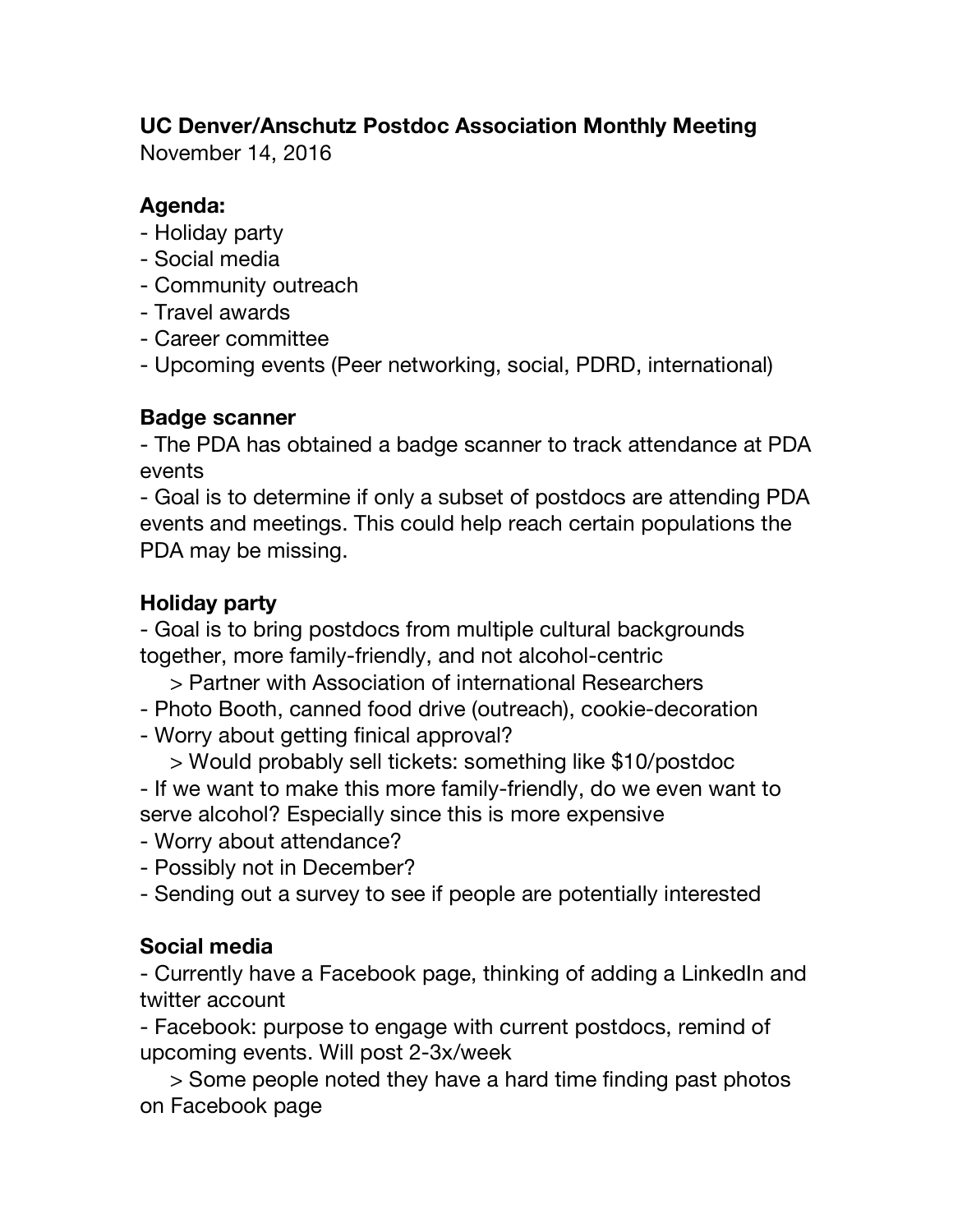- LinkedIn: Create LinkedIn group for PDA to network with current and past postdocs. Will distribute career development-related content.

> National postdoc offices on LinkedIn (Harvard?) - Twitter: Create twitter to promote PDA on national level, interact with other groups

> Twitter handle: @denverpostdocs

- Any recommendation for groups/pages/profiles to follow would be greatly appreciated. Email recommendations to hannah.hathaway@ucdenver.edu

### **Community outreach**

- The Turtle Project: donations of bags (backpacks, conference bags) and things to fill them with (lightweight/travel toiletries, hats, socks, gloves, playing cards, flashlights and batteries)

- Donations go to Comitis Crisis Center that serves the Denver Metro **Center** 

- Last year: 98 bags, this year: 200 bags

- Last year there were issues with people stealing stuff  $\odot$ 
	- > To avoid this year: more frequent pick-ups, lid or closed box
- Collection through the holidays

- Needed: help with picking up bags, assembling bags, spreading the word

- Possibly could get support from the Dean level

- Organize a PDA presence at CU Gives day? Or some other sort of organized community outreach

#### **Science advocacy**

- Advocate for science funding: organize call-and-coffee hours?

> As individual this is fine, but as a university-sectioned group would that be okay? Esp. if only for non-partisan stuff like science advocacy?

- Policy/advocacy committee??

> Not only postdocs, would be open to PIs, grad students, etc.